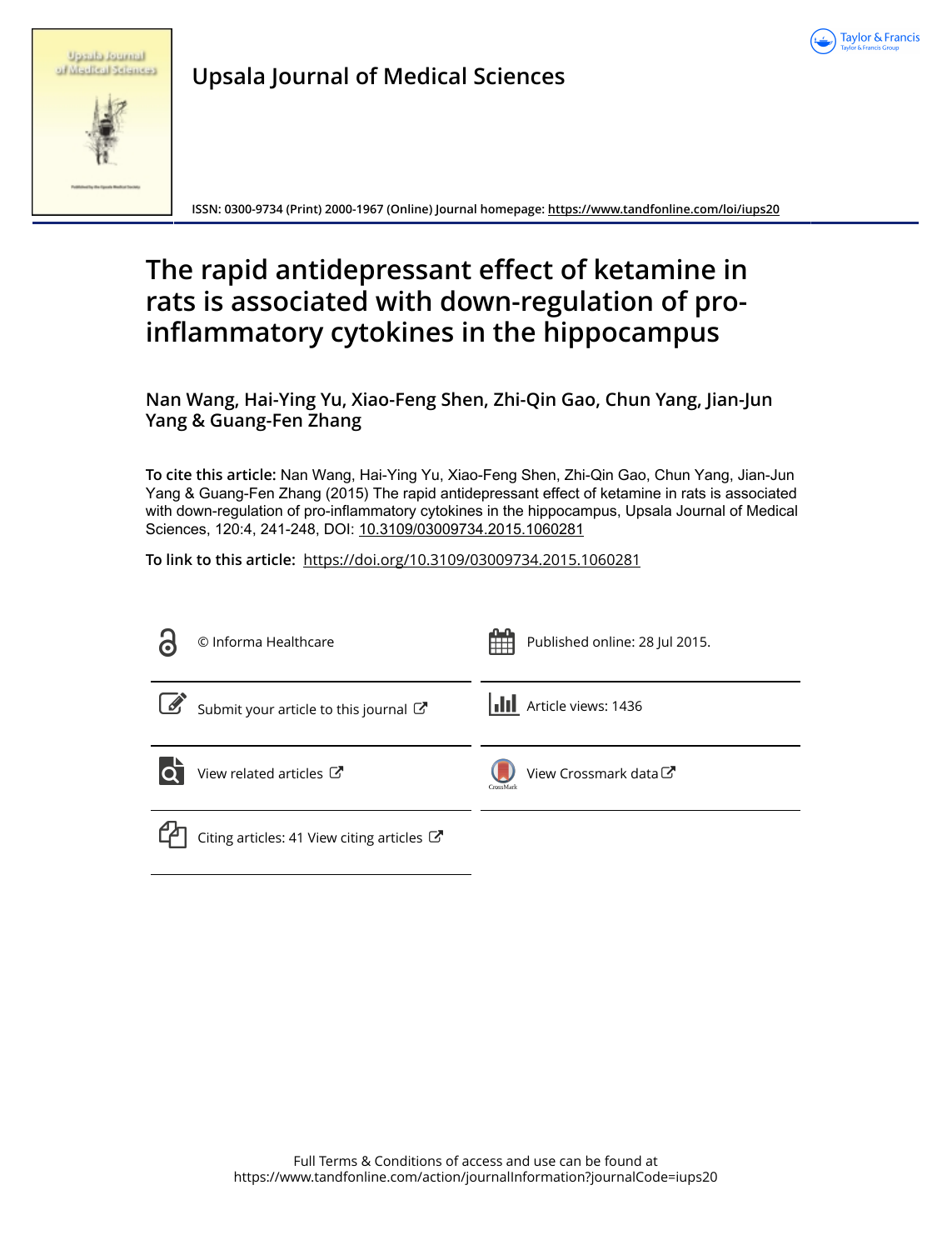

# ORIGINAL ARTICLE

# The rapid antidepressant effect of ketamine in rats is associated with down-regulation of pro-inflammatory cytokines in the hippocampus

# NAN WANG<sup>1</sup>, HAI-YING YU<sup>2</sup>, XIAO-FENG SHEN<sup>1</sup>, ZHI-QIN GAO<sup>2</sup>, CHUN YANG<sup>2</sup>, JIAN-JUN YANG<sup>3</sup> & GUANG-FEN ZHANG<sup>3</sup>

 $^1$ Department of Anesthesiology, The Affiliated Nanjing Maternity and Child Health Care Hospital, Nanjing Medical University, Nanjing, China, <sup>2</sup>Department of Psychiatry, PLA 102nd Hospital and Mental Health Center of Military, Changzhou, China, and <sup>3</sup>Department of Anesthesiology, Jinling Hospital, School of Medicine, Nanjing University, Nanjing, China

#### Abstract

Objectives. Active inflammatory responses play an important role in the pathogenesis of depression. We hypothesized that the rapid antidepressant effect of ketamine is associated with the down-regulation of pro-inflammatory mediators.

Methods. Forty-eight rats were equally randomized into six groups (a control and five chronic unpredictable mild stress (CUMS) groups) and given either saline or 10 mg/kg ketamine, respectively. The forced swimming test was performed, and the hippocampus was subsequently harvested for the determination of levels of interleukin (IL)-1 $\beta$ , IL-6, tumour necrosis factor- $\alpha$ (TNF- $\alpha$ ), indoleamine 2,3-dioxygenase (IDO), kynurenine (KYN), and tryptophan (TRP).

Results. CUMS induced depression-like behaviours and up-regulated the hippocampal levels of IL-1 $\beta$ , IL-6, TNF- $\alpha$ , IDO, and the KYN/TRP ratio, which were attenuated by a sub-anaesthetic dose of ketamine.

Conclusion. CUMS-induced depression-like behaviours are associated with a reduction in hippocampal inflammatory mediators, whereas ketamine's antidepressant effect is associated with a down-regulation of pro-inflammatory cytokines in the rat hippocampus.

Key words: Depression, indoleamine 2,3-dioxygenase, ketamine, kynurenine, tryptophan

#### Introduction

Depression is a common, serious, recurrent illness. In American adults, the 12-month prevalence rate of a major depressive episode is 8.3%, and the lifetime prevalence rate is 19.2% ([1](#page-7-0)). Unfortunately, the pathogenesis of depression remains insufficiently understood, and currently available monoamine-based therapies are associated with delayed onset times and low remission rates ([2](#page-7-0)). These limitations raise an urgent and unmet need for more efficacious and fast-acting antidepressant agents, particularly for depressed subjects with high suicide rates.

Recently, much attention has been paid to the hypothesis thatinflammation contributes to depression. A growing body of evidence has shown that depression is associated with increased concentrations of inflammatory cytokines in the serum and cerebrospinal fluid (CSF), which is correlated with the severity of depression ([2](#page-7-0)-[4](#page-7-0)). Recent studies and our previous results have shown that the peripheral or intra-cerebral administration of the cytokine-inducer lipopolysaccharide (LPS) and intra-cerebral injections of interleukin (IL)- 6 induced a depressive behaviour in rats ([5](#page-7-0)-[7](#page-7-0)). Furthermore, inhibition of pro-inflammatory responses improves depressive symptoms and facilitates the

Correspondence: Guang-Fen Zhang, Department of Anaesthesiology, Jinling Hospital, School of Medicine, Nanjing University, 305 East Zhongshan Road, Nanjing 210002, China. E-mail: [wfzhgf87@126.com](mailto:wfzhgf87@126.com)

(Received 5 January 2015; accepted 3 June 2015)

This is an open-access article distributed under the terms of the CC-BY-NC-ND 3.0 License which permits users to download and share the article for noncommercial purposes, so long as the article is reproduced in the whole without changes, and provided the original source is credited.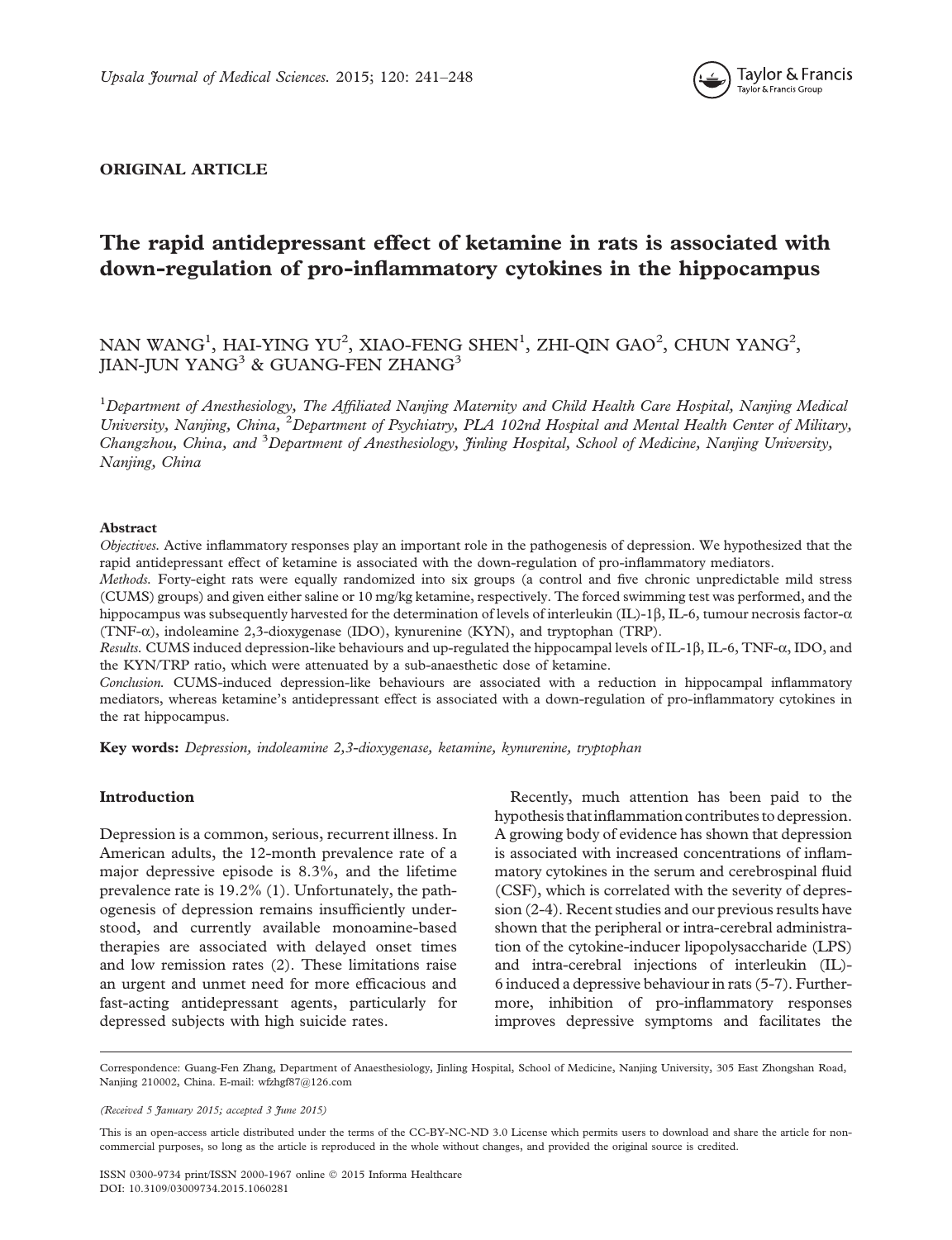therapeutic efficacy of conventional antidepressants [\(2,3](#page-7-0)). Preclinical and clinical data suggest that depression may be an inflammation-related disorder, and inhibition of pro-inflammatory responses is probably implicated in the treatment of depression. This implies that pro-inflammatory cytokines may be used as biomarkers to predict the development of depression and the therapeutic efficacy of antidepressants.

One pathway by which inflammatory stimuli contribute to depression is indoleamine 2,3-dioxygenase (IDO), which is activated by pro-inflammatory cytokines, such as IL-1, IL-6, and tumour necrosis factor- $\alpha$  (TNF- $\alpha$ ) [\(8\)](#page-7-0). If activated, IDO depletes tryptophan (TRP), reduces 5-hydroxytryptamine (5-HT) in several regions of the brain, and ultimately elicits depression symptoms [\(9\)](#page-7-0). IDO activity, as evaluated by the levels of metabolites in the kynurenine (KYN) pathway, is associated with the severity of inflammation as well as depressive symptoms ([3](#page-7-0)). Conversely, the inhibition of IDO abrogates depression-like behaviours induced by acute or chronic pro-inflammatory stimuli ([10,11](#page-7-0)). Thus, IDO plays a key role in the induction of depression-like behaviours in response to inflammation.

Ketamine is a commonly used anaesthetic. The administration of a sub-anaesthetic dose of ketamine has been shown to produce rapid, robust, and longlasting antidepressant properties [\(12-14](#page-7-0)) and to exert anti-inflammatory reactions in both humans and animals [\(15](#page-7-0)-[17\)](#page-7-0). These anti-inflammatory effects can be linked to ketamine's antidepressant activity mainly via a direct inhibition of inflammatory cytokines and regulators and an indirect influence on the kynurenine signal pathway ([18](#page-7-0)). However, little attention has been paid to the anti-inflammatory signalling pathway that mediates ketamine's antidepressant effect.We hypothesized that down-regulation of pro-inflammatory cytokines may be one of the possible mechanisms underlying ketamine's antidepressant properties. Thus, we investigated whether ketamine alleviating depressive behaviours is related with inhibition of inflammatory responses in chronic unpredictable mild stress (CUMS) in a rat model.

#### Materials and methods

#### Animals and drug administration

The animal experiments were approved by the Ethics Committee of Jinling Hospital and were performed in accordance with the Guide for the Care and Use of Laboratory Animals from the National Institutes of Health, USA. Forty-eight male adult Wistar rats weighing 200–250 g were purchased from the Shanghai Animal Centre, Shanghai, China. They were

housed five per cage with food and water available ad libitum and were maintained on a 12-h light/dark cycle (lights on at 7.00 a.m.). After 7 days of acclimatization, the rats were randomly divided into six groups of eight rats each. The control group received an intraperitoneal injection of 0.9% saline. Rats in the five CUMS groups were given an intraperitoneal injection of 0.9% saline or a sub-anaesthetic dose of ketamine (10 mg/kg) in the same volume of 1 mL. Behavioural tests were performed 0.5 h after saline administration and 0.5, 1, 2, and 4 h after ketamine administration in the CUMS groups.

## **CUMS**

The CUMS procedure was performed as previously described ([19\)](#page-7-0) with a slight modification. Briefly, the rats were subjected to different stressors: cage tilting for 24 h; wet bedding for 24 h (200 mL of water per individual cage, which is enough to wet the sawdust bedding); cold swimming for 5 min (at  $4^{\circ}$ C); swimming in water for 5 min (at  $45^{\circ}$ C); fasting for 48 h; water deprivation for 24 h; level shaking for 10 min; tail nip for 1 min (1 cm from the end of the tail); and inversion of the light/dark cycle for 24 h. These nine stressors were applied for 21 days, during which each stressor was applied 2–3 times. Rats in the CUMS groups received one of these stressors at a different time each day, and the same stressor was never applied consecutively so that the animals could not predict the stimulation. Rats in the control group were undisturbed except for necessary procedures, such as routine cage cleaning.

## Forced swimming test (FST)

The swimming session was conducted by placing the rats in cylinders that were 65 cm tall, 30 cm in diameter, and filled with water  $(22-23^{\circ}C)$  to a depth of 40 cm. All the procedures were conducted between 09.00 and 15.00. The FST was conducted for 6 min, and the immobility time (in seconds) was recorded during the last 5 min of the 6-min test by two observers blinded to the group assignment. Immobility was defined as floating in the water without struggling and only making necessary movements to keep the head above water. The water in the tank was changed after every test.

#### Novelty-suppressed feeding test (NSFT)

NSFT was performed as previously described [\(20\)](#page-7-0). Before testing, rats were food-deprived overnight. Rats were placed in an open field (75 cm  $\times$ 75 cm  $\times$  40 cm) with a small amount of food in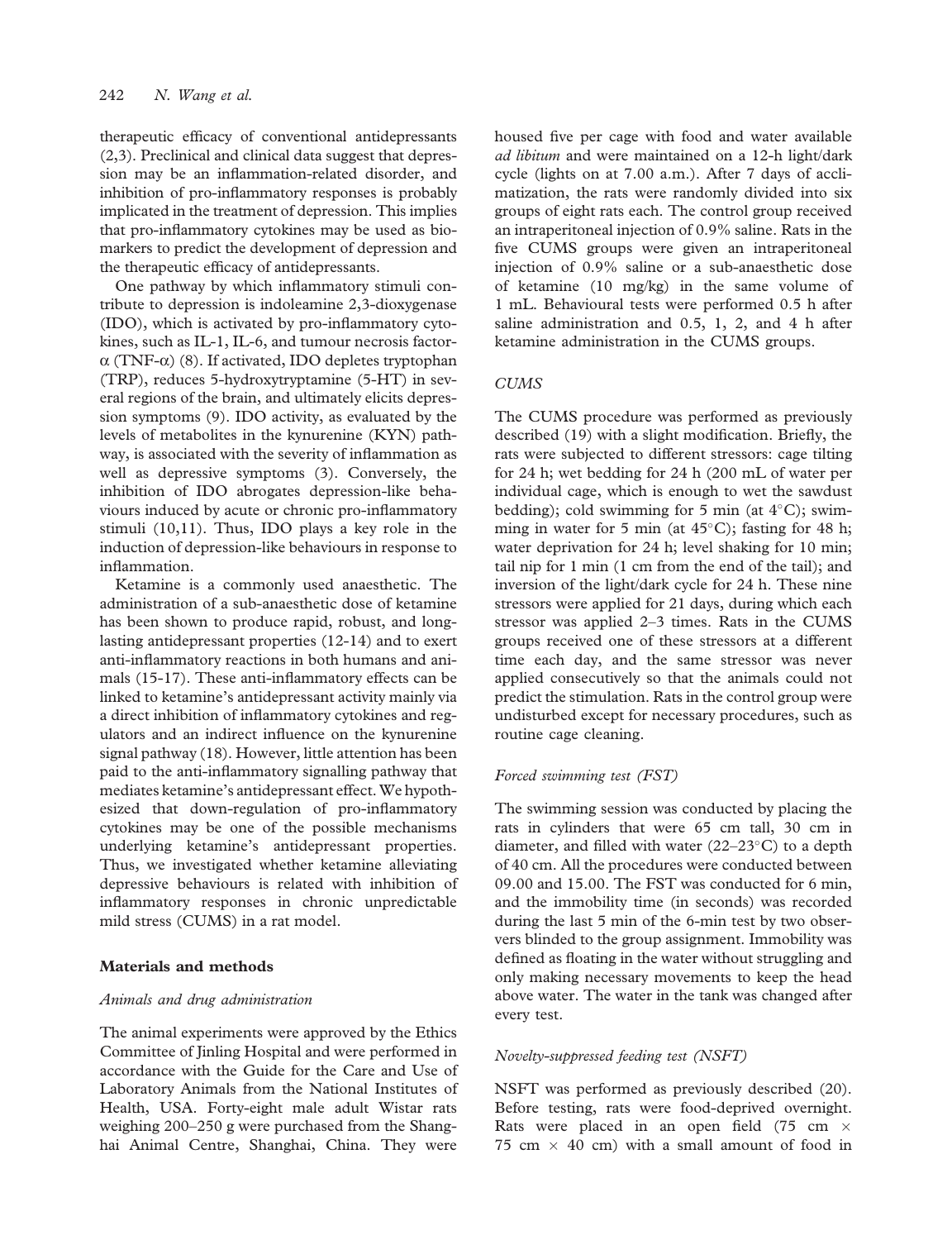the centre. Animals were allowed to explore the open field for 8 min. The latency to feed, specifically the time it took for the animal to approach and take the first bite of the food, was recorded with a stopwatch. Home cage food intake was measured right after the test as a control value.

#### Open field test (OFT)

Before the test session of the FST, OFT was used to test whether locomotor activities were affected in the experimental rats. Locomotor activity of rats was evaluated by the OFT at 0.5 h after the administration of saline or ketamine. The apparatus consisted of an arena of 75 cm  $\times$  75 cm square floor surrounded by a 40 cm high wall. The floor of the arena was divided into 25 equal squares. Rats were placed in the centre of the square, and the numbers of crossings and rearings were subsequently recorded by the same two observers in a blinded manner. The open field was cleaned entirely after each test.

#### Stereotype rating

To study psychosis-like behaviours, stereotype rating was performed at 0.5 h after the last administration of saline or ketamine as in the study of Zuo and coworkers ([21](#page-7-0)). This activity was observed for 5 min every time. For the test, the same two observers rated the stereotyped behaviour every minute in this procedure in a blinded manner. Score 1, lying down, eyes closed (asleep); Score 2, lying down, eyes open (inactive); Score 3, normal grooming or chewing cage litter (in place activities); Score 4, moving around in the cage, sniffing, rearing (normal, alert, active); Score 5, running movement (hyperactive); Score 6, repetitive exploration of the cage at a normal level of activity (slow patterned); Score 7, repetitive exploration of the cage with hyperactivity (fast patterned); Score 8, remaining in same place in cage with fast repetitive head and/or foreleg movement (restricted); Score 9, backing up, jumping, seizures, abnormally maintained postures, dyskinetic movements (dyskineticreactive).

#### IL-1 $\beta$ , IL-6, and TNF- $\alpha$  determinations

Rat brain was removed, and the hippocampus was dissected and stored at  $-80^{\circ}$ C until assayed. IL-1 $\beta$ , IL-6, and TNF- $\alpha$  levels were measured using a radioimmunoassay (RIA) (North China Institute of Biotechnology, Beijing, China). All analytical steps were performed in accordance with the manufacturer's recommendations. The assays used can detect the biologically active form of the protein. Concentrations

of IL-1 $\beta$ , IL-6, and TNF- $\alpha$  were calculated by referring to a standard curve, according to the manufacturer's instructions.

#### IDO determination

IDO levels were determined using a commercially available enzyme-linked immunosorbent assay (ELISA) (R&D, Minneapolis, MN, USA) following the manufacturer's instructions. In this procedure, flat-bottom 96-well plates were coated with anti-IDO monoclonal antibodies to bind IDO, and the plates were incubated overnight at  $4^{\circ}$ C. The plates were washed, and a second specific anti-IDO polyclonal antibody was added and the incubation went on for 60 min at  $37^{\circ}$ C so that the captured IDO bound the polyclonal antibody. After washing, the amount of specifically bound polyclonal antibody was then determined using species-specific antibody conjugated to horseradish peroxidase as a tertiary reactant. Unbound conjugate was removed by washing. The conjugates were revealed by incubating with a chromogenic substrate. The absorbency was measured using an automatic ELISA microplate reader.

#### TRP and KYN determinations

TRP and KYN levels were analysed by means of a high-performance liquid chromatography (HPLC) system. Rat brains were first weighed and then homogenized in 500  $\mu$ L of a 0.1 N HClO<sub>4</sub>/10  $\mu$ M ascorbate solution using a 1.5 mL centrifuge tube and a disposable pestle. Upon complete homogenization, the brain samples were centrifuged at 12,000g for 5 min at  $4^{\circ}$ C. After homogenization, the supernatant was extracted and loaded into a Costar Spin-X tube filter and centrifuged at  $12,000g$  for 5 min at  $4^{\circ}$ C. For the current study, sample extracts were then diluted at 1:10 (y:y) in  $0.02 \text{ N } HClO_4$  and analysed for TRP and KYN. A standard curve was generated on each day from concentrated  $(2 \mu M)$  TRP and KYN made up in 0.02 N HClO<sub>4</sub> and held at  $4^{\circ}$ C until a volume of 20 µL was injected into the system. A standard curve was created using the system software, and samples were not analysed unless a linear standard curve with  $r^2$  greater than 0.995 was achieved. The KYN/TRP ratio was calculated as an estimate of IDO activity.

#### Statistical analysis

Data are expressed as the mean  $\pm$  SEM or *n* (%) and were calculated by the Statistical Product for Social Sciences (SPSS; Version 16.0, IL, USA). Comparisons between groups were performed by one-way analysis of variance followed by the Bonferroni test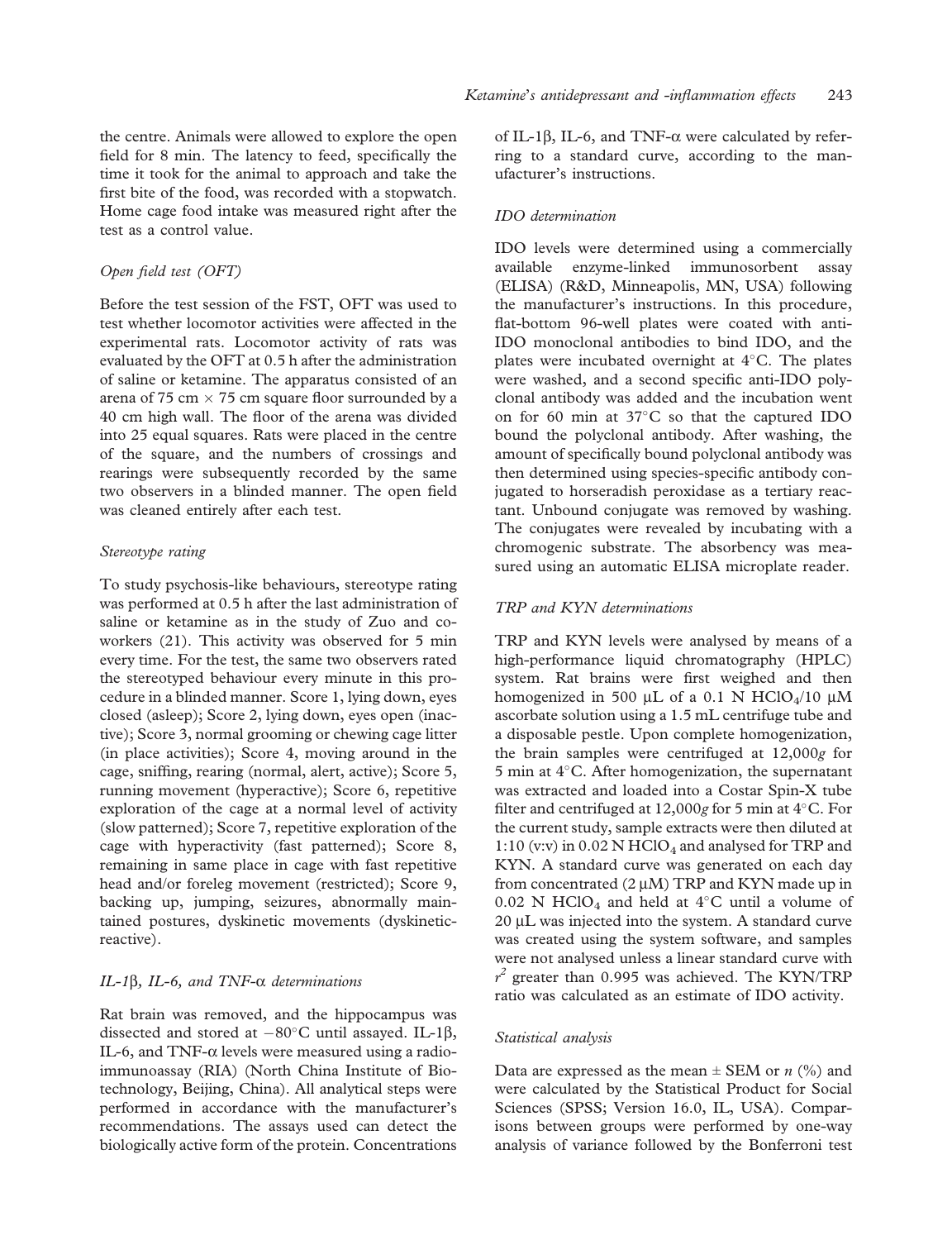

Figure 1. Effects of CUMS exposure and ketamine administration on immobility time during FST and latency to feed during NSFT of rats. Data are presented as the mean  $\pm$  SEM of 8 rats per group. \*P < 0.05, \*\*\*P < 0.001, versus control,  $^{{\#}}P$  < 0.05,  $^{{\#}}P$  < 0.01,  $^{{\#}}H$  = 0.01,  $^{{\#}}H$  = 0.001, versus CUMS (saline). Ket = ketamine.

for *post-hoc* comparisons.  $P < 0.05$  was considered statistically significant.

#### Results

#### Effects of CUMS exposure and ketamine on the locomotor activity and stereotypic movements

Compared with the controls, rats subjected to the CUMS exposure did not present any changes in the crossings and rearings  $(P > 0.05)$  of the locomotor activity and the stereotypic movements  $(P > 0.05)$ . To investigate the effects of ketamine on the locomotor activity and psychosis-like behaviour of the rats, we injected 10 mg/kg ketamine into the rats subjected to CUMS exposure. It was found that rats given ketamine at 0.5, 1, 2, and 4 h had unaffected locomotor activities and stereotypic movements (all  $P > 0.05$ ).

## Effects of CUMS exposure and ketamine on the immobility time during FST and the latency to feed during NSFT

Compared with the controls, rats subjected to CUMS exposure presented a significantly increased immobility time ( $P < 0.001$ , Figure 1a) and latency to feed  $(P < 0.05$ , Figure 1b). To investigate the effects of ketamine on the depressive-like behaviours of the rats, we injected ketamine to the rats subjected to CUMS exposure. It was found that ketamine administration prevented the CUMS-induced increase in immobility time and latency to feed at 0.5, 1, 2, and 4 h (all  $P < 0.05$ ) (Figure 1).

#### Levels of IL-1 $\beta$ , IL-6, and TNF- $\alpha$  in the hippocampus

Compared with the control group, the levels of IL-1 $\beta$ , IL-6, and TNF- $\alpha$  measured by RIA were significantly increased in the rat hippocampus after CUMS exposure  $(P < 0.05)$ . To determine the effects of ketamine on the pro-inflammatory cytokines, we injected ketamine to rats subjected to CUMS exposure. RIA analysis revealed that ketamine administration prevented the CUMS-induced increases in IL-1 $\beta$  at 0.5 and 1 h, IL-6 at 0.5, 1, 2, and 4 h, and TNF- $\alpha$ at 2 and 4 h in the hippocampus  $(P < 0.05)$  [\(Figure 2\)](#page-5-0).

#### IDO levels and the KYN/TRP ratio in the hippocampus

Compared with the control group, the levels of IDO and the KYN/TRP ratio measured by ELISA and HPLC were significantly increased in the hippocampus after CUMS exposure  $(P < 0.05)$ . To determine the effects of ketamine on the downstream signalling of pro-inflammatory cytokines, we injected ketamine to the rats subjected to CUMS exposure. ELISA and HPLC analysis revealed that ketamine administration prevented the CUMS-induced increase in IDO levels and the KYN/TRP ratio at 0.5, 1, 2, and 4 h in the hippocampus  $(P < 0.05)$  ([Figure 3\)](#page-5-0).

# Discussion

We found that CUMS exposure induced depressionlike behaviours and up-regulated the levels of IL-1 $\beta$ , IL-6, TNF- $\alpha$ , IDO, and the KYN/TRP ratio in the rat hippocampus, which were attenuated by a subanaesthetic dose of ketamine. This suggests that the rapid antidepressant effect of ketamine is related to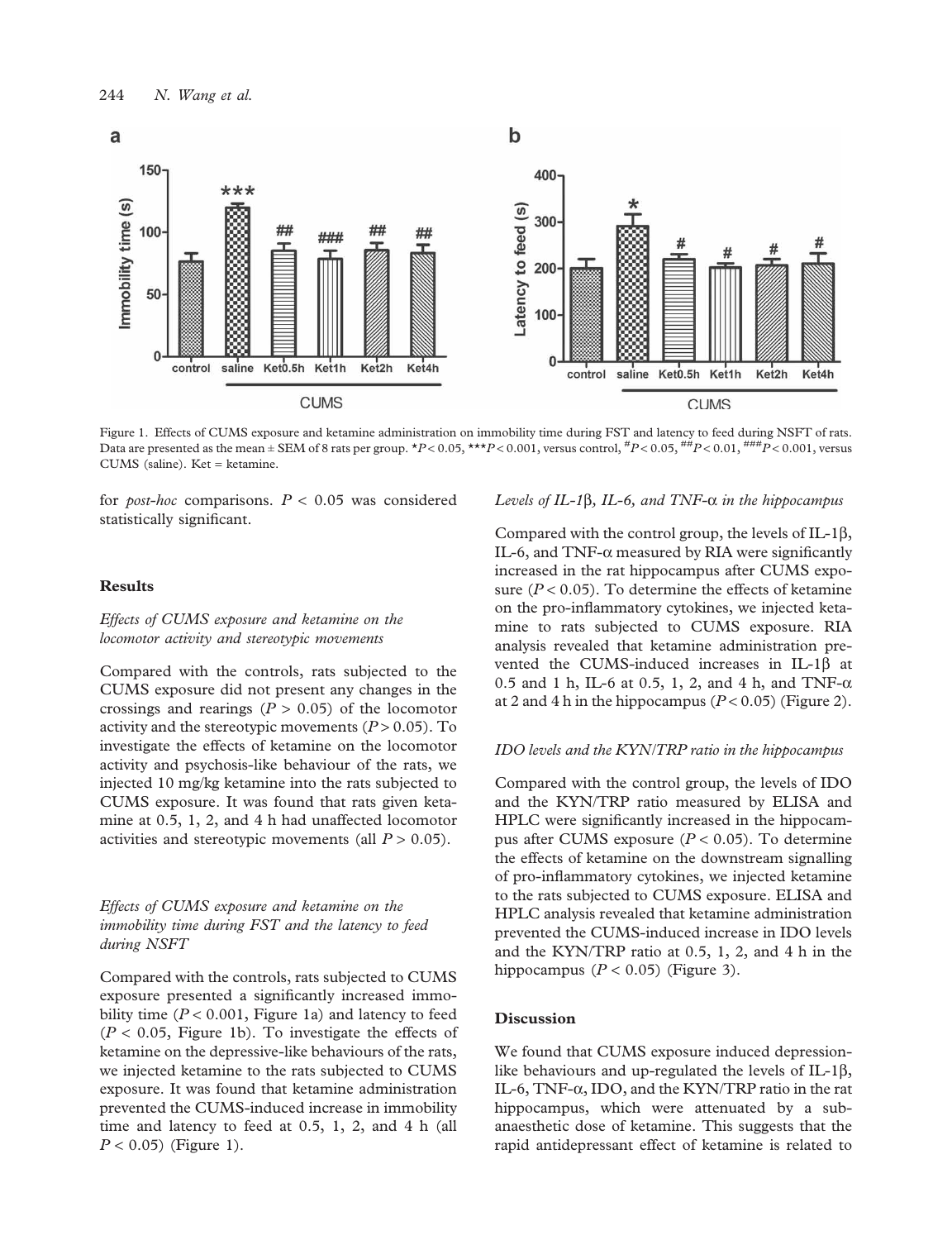<span id="page-5-0"></span>

Figure 2. Effects of CUMS exposure and ketamine administration on the levels of IL-1 $\beta$  (A), IL-6 (B), and TNF- $\alpha$  (C) in the rat hippocampus. Levels of IL-1 $\beta$  at 0.5 and 1 h (A), IL-6 at 0.5, 1, 2, and 4 h (B), and TNF- $\alpha$  at 2 and 4 h (C) were reduced after ketamine treatment. Data are presented as the mean  $\pm$  SEM of 8 rats per group.  $\star P < 0.05$ , versus control,  $\sharp P < 0.05$ , versus CUMS (saline). Ket = Ketamine.



Figure 3. Effects of CUMS exposure and ketamine administration on IDO levels (A) and the KYN/TRP ratio (B) in the rat hippocampus. IDO levels (A) and the KYN/TRP ratio (B) were reduced at 0.5, 1, 2, and 4 h after ketamine treatment. Data are presented as the mean ± SEM of 8 rats per group.  $*P < 0.05$ , versus control,  $^{ttP} < 0.01$ ,  $^{ttP} < 0.05$ , versus CUMS (saline). Ket = Ketamine.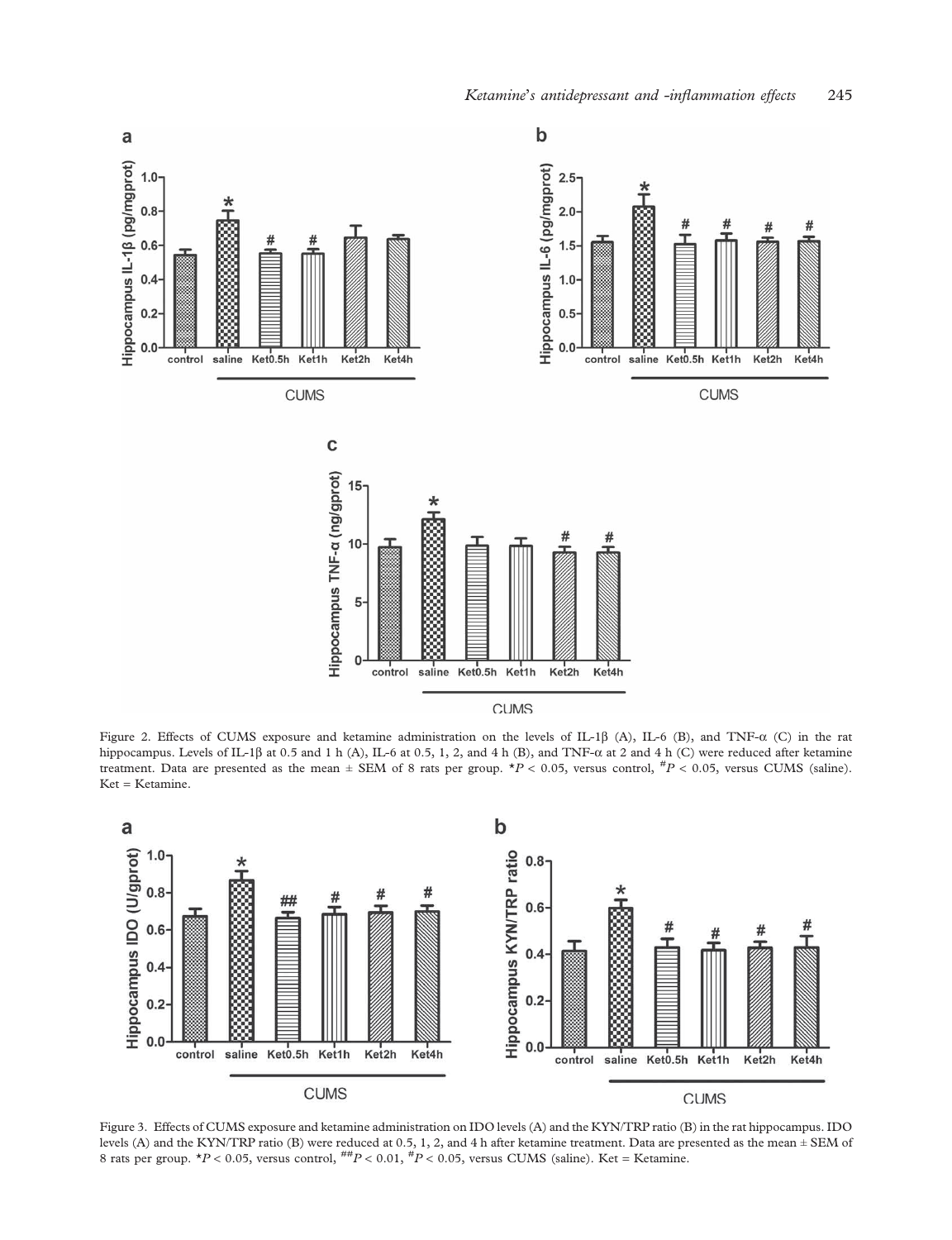the down-regulation of the inflammatory response to CUMS in the hippocampus.

Previous studies [\(22](#page-7-0),[23\)](#page-7-0) have suggested that depression is associated with increased levels of inflammatory cytokines, such as IL-1 $\beta$ , IL-2, IL-6, and TNF-a. Two recent meta-analyses also demonstrated higher serum IL-6 concentrations in depressed patients compared with control patients, but there were no differences in IL-10 concentrations [\(24,](#page-7-0)[25\)](#page-8-0). Recently, a population-based longitudinal study demonstrated that higher levels of the systemic inflammatory marker IL-6 in childhood are associated with an increased risk of developing depression and psychosis in young adulthood [\(26\)](#page-8-0). Moreover, several lines of evidence indicate that both acute and chronic use of cytokines or cytokine inducers may lead to depressive symptoms. For example, the administration of LPS to normal mice effected acute increases in depressive symptoms [\(27\)](#page-8-0), and the injection of a Salmonella typhi vaccine to healthy controls elicited depressed moods [\(28](#page-8-0)). In the present study, we found that the hippocampal levels of IL-1 $\beta$ , IL-6, and TNF- $\alpha$  were significantly increased after CUMS. This model is generally thought to be the most valuable and promising model of depression and is widely used to study the pathogenesis of depression and its therapeutic interventions.

It has been widely acknowledged that ketamine down-regulates inflammatory responses, and it has been recommended for use in surgery of sepsis patients due to its anti-inflammatory effects ([15](#page-7-0)-[17\)](#page-7-0). Previous studies in both animals and humans have shown that ketamine produces immunomodulatory effects and facilitates 5-HT production in the hippocampus, partly contributing to the beneficial effect of ketamine on depressive symptoms, which is consistent with our data ([17](#page-7-0)[,29](#page-8-0)). Our previous clinical study also suggested that serum IL-6 is a predictive biomarker for the antidepressant effect of ketamine in treatment-resistant patients [\(30\)](#page-8-0).

IDO is an enzyme that regulates the first step of the KYN pathway, which can be induced by the increased production of pro-inflammatory cytokines. Recent evidence has suggested IDO as a potential link between inflammatory cytokines and the neurochemical or neuroendocrine alterations that may be responsible for the pathogenesis of depression ([5,8,9\)](#page-7-0). The activation of IDO will promote the conversion of TRP to KYN rather than 5-HT. Two hypotheses have been put forward for the deteriorated effect of elevated KYN formation in the pathogenesis of depression. First, the up-regulation of KYN will reduce the bioavailability of TRP for the synthesis of 5-HT [\(31\)](#page-8-0). Second, the metabolism of KYN can lead to 3-hydroxykynurenine (3-HK) and the end-product of quinolinic acid (QUIN), increasing the formation of reactive oxygen species involved in neuronal apoptosis and inducing the overstimulation of N-methyl-Daspartate (NMDA) receptors, respectively, leading to hippocampal damage and the development of depression [\(32](#page-8-0),[33\)](#page-8-0). Alternatively, the metabolism of KYN will lead to kynurenic acid (KYNA), an NMDA receptor antagonist thought to be neuroprotective. Recent studies have demonstrated decreased levels of hippocampal KYNA in depressive patients [\(34\)](#page-8-0) and decreased KYNA as well as increased QUIN in the CSF of suicidal individuals [\(35\)](#page-8-0). Furthermore, there were reduced serum KYNA to QUIN ratios in patients with major depressive disorder ([36,37](#page-8-0)) associated with decreased hippocampal and amygdala volumes ([37\)](#page-8-0).

A recent study showed that IL-6 induces IDO expression through the JAK/STAT pathway [\(38\)](#page-8-0). In addition, IDO may participate in hyperactivity of the hypothalamic-pituitary-adrenal (HPA) axis during the development of depression [\(39](#page-8-0)). Taken together, IDO plays a pivotal role in mediating depression-like behaviours in response to immune activation. In the present study, we examined the value of the KYN/TRP ratio as an estimate of IDO activity. Our study demonstrated that CUMS exposure elevated the IDO levels and activities in the hippocampus. That effect was blocked by ketamine, supporting the hypothesis that IDO activated by proinflammatory cytokines may contribute to the pathogenesis of depression. On the contrary, Walker et al. ([40](#page-8-0)) have recently reported that ketamine abrogates LPS-induced depression-like behaviours by targeting QUIN, but not by affecting inflammatory responses in the brain of C57BL/6J mice.

At the molecular level, there are scientific data available that may implicate a possible role for NMDA, a-amino-3-hydroxy-5-methyl-4-isoxazolepropionic acid, brain-derived neurotrophic factor (BDNF), mammalian target of rapamycin, and glycogen synthase kinase-3 in the rapid antidepressant action of ketamine ([41](#page-8-0)-[43](#page-8-0)). Nevertheless, the neurotransmitters underlying the molecular and cellular activity of ketamine have not been fully elucidated. Additionally, there is evidence to suggest that ketamine is indeed changing glutamate transmission. Interestingly, inflammatory cytokines have been shown to interact with the glutamate pathways in several important ways, including increasing the release of glutamate from astrocytes and decreasing the expression of glutamate transporters on relevant glial elements. Glutamate released from astrocytes has preferential access to extra-synaptic NMDA receptors, which have been shown to decrease BDNF and increase excitotoxicity [\(3\)](#page-7-0). In addition, inflammatory cytokines, including TNF- $\alpha$ , have been shown to reduce glutamine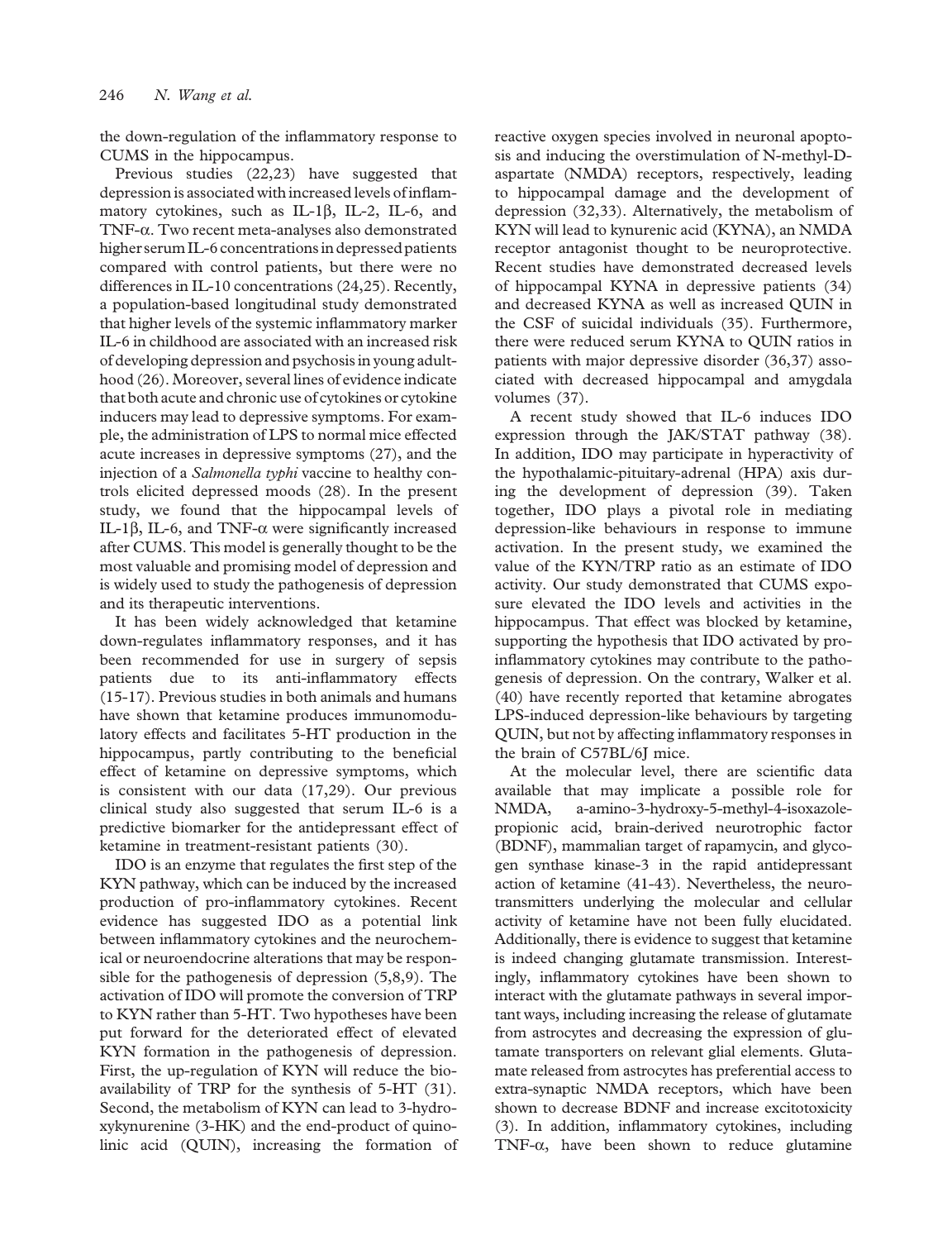<span id="page-7-0"></span>synthetase ([44](#page-8-0)), which converts glutamate to glutamine, potentially leading to a build-up of intracellular and extracellular glutamate concentrations. Along with cytokine-mediated induction of nitrogen and oxygen free radicals, this build-up can lead to astrocyte death. Cytokines, such as  $TNF-\alpha$ , can also reduce glutamate transporter expression on oligodendrocytes and, in excess, are directly toxic to these cells. These effects of inflammatory cytokines on glutamate metabolism, reuptake, and release by astrocytes and oligodendrocytes, as well as the fundamental integrity and survival of these glial elements, provide an intriguing intersection of the inflammation and glutamate hypotheses of depression and their relationship to treatment resistance.

In conclusion, our results suggest that depression is associated with increased inflammatory mediators and the antidepressant effect of ketamine may be associated with the down-regulation of proinflammatory mediators in the hippocampus. The anti-inflammatory effect of ketamine is not likely to be the only one but seems to be a major cause of its antidepressant actions.

Funding: The present study was supported by National Natural Science Foundation of China (No. 81271216).

**Declaration of interest:** The authors have no potential conflicts of interest to disclose.

#### References

- 1. Hirschfeld RM. The epidemiology of depression and the evolution of treatment. J Clin Psychiatry. 2012;73:5–9.
- 2. Tyring S, Gottlieb A, Papp K, Gordon K, Leonardi C, Wang A, et al. [Etanercept and clinical outcomes, fatigue,](http://www.ncbi.nlm.nih.gov/pubmed/16399150?dopt=Abstract) [and depression in psoriasis: double-blind placebo-controlled](http://www.ncbi.nlm.nih.gov/pubmed/16399150?dopt=Abstract) [randomised phase III trial](http://www.ncbi.nlm.nih.gov/pubmed/16399150?dopt=Abstract). Lancet. 2006;367:29–35.
- 3. Miller AH, Maletic V, Raison CL. Infl[ammation and its](http://www.ncbi.nlm.nih.gov/pubmed/19150053?dopt=Abstract) [discontents: the role of cytokines in the pathophysiology of](http://www.ncbi.nlm.nih.gov/pubmed/19150053?dopt=Abstract) [major depression.](http://www.ncbi.nlm.nih.gov/pubmed/19150053?dopt=Abstract) Biol Psychiatry. 2009;65:732–41.
- 4. Zunszain PA, Hepgul N, Pariante CM. Infl[ammation and](http://www.ncbi.nlm.nih.gov/pubmed/22553073?dopt=Abstract) [depression](http://www.ncbi.nlm.nih.gov/pubmed/22553073?dopt=Abstract). Curr Top Behav Neurosci. 2013;14:135–51.
- 5. Dobos N, de Vries EF, Kema IP, Patas K, Prins M, Nijholt IM, et al. [The role of indoleamine 2,3-dioxygenase](http://www.ncbi.nlm.nih.gov/pubmed/22112548?dopt=Abstract) in a mouse model of neuroinfl[ammation-induced depression](http://www.ncbi.nlm.nih.gov/pubmed/22112548?dopt=Abstract). J Alzheimers Dis. 2012;28:905–15.
- 6. Sukoff Rizzo SJ, Neal SJ, Hughes ZA, Beyna M, Rosenzweig-- Lipson S, Moss SJ, et al. [Evidence for sustained elevation of](http://www.ncbi.nlm.nih.gov/pubmed/23212583?dopt=Abstract) [IL-6 in the CNS as a key contributor of depressive-like](http://www.ncbi.nlm.nih.gov/pubmed/23212583?dopt=Abstract) [phenotypes.](http://www.ncbi.nlm.nih.gov/pubmed/23212583?dopt=Abstract) Transl Psychiatry. 2012;2:e199.
- 7. Yang C, Shen J, Hong T, Hu TT, Li ZJ, Zhang HT, et al. [Effects of ketamine on lipopolysaccharide-induced depres](http://www.ncbi.nlm.nih.gov/pubmed/23900245?dopt=Abstract)[sive-like behavior and the expression of in](http://www.ncbi.nlm.nih.gov/pubmed/23900245?dopt=Abstract)flammatory [cytokines in the rat prefrontal cortex.](http://www.ncbi.nlm.nih.gov/pubmed/23900245?dopt=Abstract) Mol Med Rep. 2013;8:887–90.
- 8. Maes M. Depression is an infl[ammatory disease, but cell](http://www.ncbi.nlm.nih.gov/pubmed/20599581?dopt=Abstract)[mediated immune activation is the key component of](http://www.ncbi.nlm.nih.gov/pubmed/20599581?dopt=Abstract)

[depression](http://www.ncbi.nlm.nih.gov/pubmed/20599581?dopt=Abstract). Prog Neuropsychopharmacol Biol Psychiatry. 2011;35:664–75.

- 9. Sublette ME, Postolache TT. Neuroinfl[ammation and](http://www.ncbi.nlm.nih.gov/pubmed/22923699?dopt=Abstract) [depression: the role of indoleamine 2,3-dioxygenase \(IDO\)](http://www.ncbi.nlm.nih.gov/pubmed/22923699?dopt=Abstract) [as a molecular pathway](http://www.ncbi.nlm.nih.gov/pubmed/22923699?dopt=Abstract). Psychosom Med. 2012;74:668–72.
- 10. O'Connor JC, Lawson MA, André C, Briley EM, Szegedi SS, Lestage J, et al. [Induction of IDO by Bacille Calmette-Guérin](http://www.ncbi.nlm.nih.gov/pubmed/19234218?dopt=Abstract) [is responsible for development of murine depressive-like](http://www.ncbi.nlm.nih.gov/pubmed/19234218?dopt=Abstract) [behavior](http://www.ncbi.nlm.nih.gov/pubmed/19234218?dopt=Abstract). J Immunol. 2009;182:3202–12.
- 11. O'Connor JC, Lawson MA, André C, Moreau M, Lestage J, Castanon N, et al. [Lipopolysaccharide-induced depressive](http://www.ncbi.nlm.nih.gov/pubmed/18195714?dopt=Abstract)[like behavior is mediated by indoleamine 2,3-dioxygenase](http://www.ncbi.nlm.nih.gov/pubmed/18195714?dopt=Abstract) [activation in mice.](http://www.ncbi.nlm.nih.gov/pubmed/18195714?dopt=Abstract) Mol Psychiatry. 2009;14:511–22.
- 12. Réus GZ, Carlessi AS, Titus SE, Abelaira HM, Ignácio ZM, da Luz JR, et al. A single dose of s-ketamine induces long-term antidepressant effects and decreases oxidative stress in adulthood rats following maternal deprivation. Dev Neurobiol. 2015. [Epub ahead of print].
- 13. Ionescu DF, Luckenbaugh DA, Niciu MJ, Richards EM, Zarate CA Jr. [A single infusion of ketamine improves depres](http://www.ncbi.nlm.nih.gov/pubmed/25400146?dopt=Abstract)[sion scores in patients with anxious bipolar depression.](http://www.ncbi.nlm.nih.gov/pubmed/25400146?dopt=Abstract) Bipolar Disord. 2015;17:438–43.
- 14. Zarate CA Jr, Brutsche NE, Ibrahim L, Franco-Chaves J, Diazgranados N, Cravchik A, et al. [Replication of ketamine](http://www.ncbi.nlm.nih.gov/pubmed/22297150?dopt=Abstract)'[s](http://www.ncbi.nlm.nih.gov/pubmed/22297150?dopt=Abstract) antidepressant effi[cacy in bipolar depression: a randomized](http://www.ncbi.nlm.nih.gov/pubmed/22297150?dopt=Abstract) [controlled add-on trial.](http://www.ncbi.nlm.nih.gov/pubmed/22297150?dopt=Abstract) Biol Psychiatry. 2012;71:939–46.
- 15. Yang C, Hong T, Shen J, Ding J, Dai XW, Zhou ZQ, et al. [Ketamine exerts antidepressant effects and reduces IL-1](http://www.ncbi.nlm.nih.gov/pubmed/23596475?dopt=Abstract) $\beta$  [and](http://www.ncbi.nlm.nih.gov/pubmed/23596475?dopt=Abstract) [IL-6 levels in rat prefrontal cortex and hippocampus.](http://www.ncbi.nlm.nih.gov/pubmed/23596475?dopt=Abstract) Exp Ther Med. 2013;5:1093–6.
- 16. Ward JL, Harting MT, Cox CS Jr, Mercer DW. [Effects](http://www.ncbi.nlm.nih.gov/pubmed/21817985?dopt=Abstract) [of ketamine on endotoxin and traumatic brain injury](http://www.ncbi.nlm.nih.gov/pubmed/21817985?dopt=Abstract) [induced cytokine production in the rat](http://www.ncbi.nlm.nih.gov/pubmed/21817985?dopt=Abstract). J Trauma. 2011;70: 1471–9.
- 17. Dale O, Somogyi AA, Li Y, Sullivan T, Shavit Y. [Does](http://www.ncbi.nlm.nih.gov/pubmed/22826531?dopt=Abstract) [intraoperative ketamine attenuate in](http://www.ncbi.nlm.nih.gov/pubmed/22826531?dopt=Abstract)flammatory reactivity fol[lowing surgery? A systematic review and meta-analysis.](http://www.ncbi.nlm.nih.gov/pubmed/22826531?dopt=Abstract) Anesth Analg. 2012;115:934–43.
- 18. Zunszain PA, Horowitz MA, Cattaneo A, Lupi MM, Pariante CM. [Ketamine: synaptogenesis, immunomodulation](http://www.ncbi.nlm.nih.gov/pubmed/23877835?dopt=Abstract) [and glycogen synthase kinase-3 as underlying mechanisms of](http://www.ncbi.nlm.nih.gov/pubmed/23877835?dopt=Abstract) [its antidepressant properties](http://www.ncbi.nlm.nih.gov/pubmed/23877835?dopt=Abstract). Mol Psychiatry. 2013;18: 1236–41.
- 19. Surget A, Wang Y, Leman S, Ibarguen-Vargas Y, Edgar N, Griebel G, et al. [Corticolimbic transcriptome changes are](http://www.ncbi.nlm.nih.gov/pubmed/18536703?dopt=Abstract) [state-dependent and region-speci](http://www.ncbi.nlm.nih.gov/pubmed/18536703?dopt=Abstract)fic in a rodent model of [depression and of antidepressant reversal.](http://www.ncbi.nlm.nih.gov/pubmed/18536703?dopt=Abstract) Neuropsychopharmacology. 2009;34:1363–80.
- 20. Warner-Schmidt JL, Duman RS. VEG[F is an essential medi](http://www.ncbi.nlm.nih.gov/pubmed/17360578?dopt=Abstract)[ator of the neurogenic and behavioral actions of antidepres](http://www.ncbi.nlm.nih.gov/pubmed/17360578?dopt=Abstract)[sants](http://www.ncbi.nlm.nih.gov/pubmed/17360578?dopt=Abstract). Proc Natl Acad Sci USA. 2007;104:4647–52.
- 21. Zuo DY, Wu YL, Yao WX, Cao Y, Wu CF, Tanaka M. [Effect](http://www.ncbi.nlm.nih.gov/pubmed/16806445?dopt=Abstract) [of MK-801 and ketamine on hydroxyl radical generation in the](http://www.ncbi.nlm.nih.gov/pubmed/16806445?dopt=Abstract) [posterior cingulate and retrosplenial cortex of free-moving](http://www.ncbi.nlm.nih.gov/pubmed/16806445?dopt=Abstract) [mice, as determined by in vivo microdialysis.](http://www.ncbi.nlm.nih.gov/pubmed/16806445?dopt=Abstract) Pharmacol Biochem Behav. 2007;86:1–7.
- 22. Kim JW, Szigethy EM, Melhem NM, Saghafi EM, Brent DA. Infl[ammatory markers and the pathogenesis of pediatric](http://www.ncbi.nlm.nih.gov/pubmed/25470085?dopt=Abstract) [depression and suicide: a systematic review of the literature](http://www.ncbi.nlm.nih.gov/pubmed/25470085?dopt=Abstract). J Clin Psychiatry. 2014;75:1242–53.
- 23. Raison CL, Capuron L, Miller AH. [Cytokines sing the blues:](http://www.ncbi.nlm.nih.gov/pubmed/16316783?dopt=Abstract) infl[ammation and the pathogenesis of depression](http://www.ncbi.nlm.nih.gov/pubmed/16316783?dopt=Abstract). Trends Immunol. 2006;27:24–31.
- 24. Dowlati Y, Herrmann N, Swardfager W, Liu H, Sham L, Reim EK, et al. A meta-analysis of cytokines in major depression. Biol Psychiatry. 2010;67:446–57.